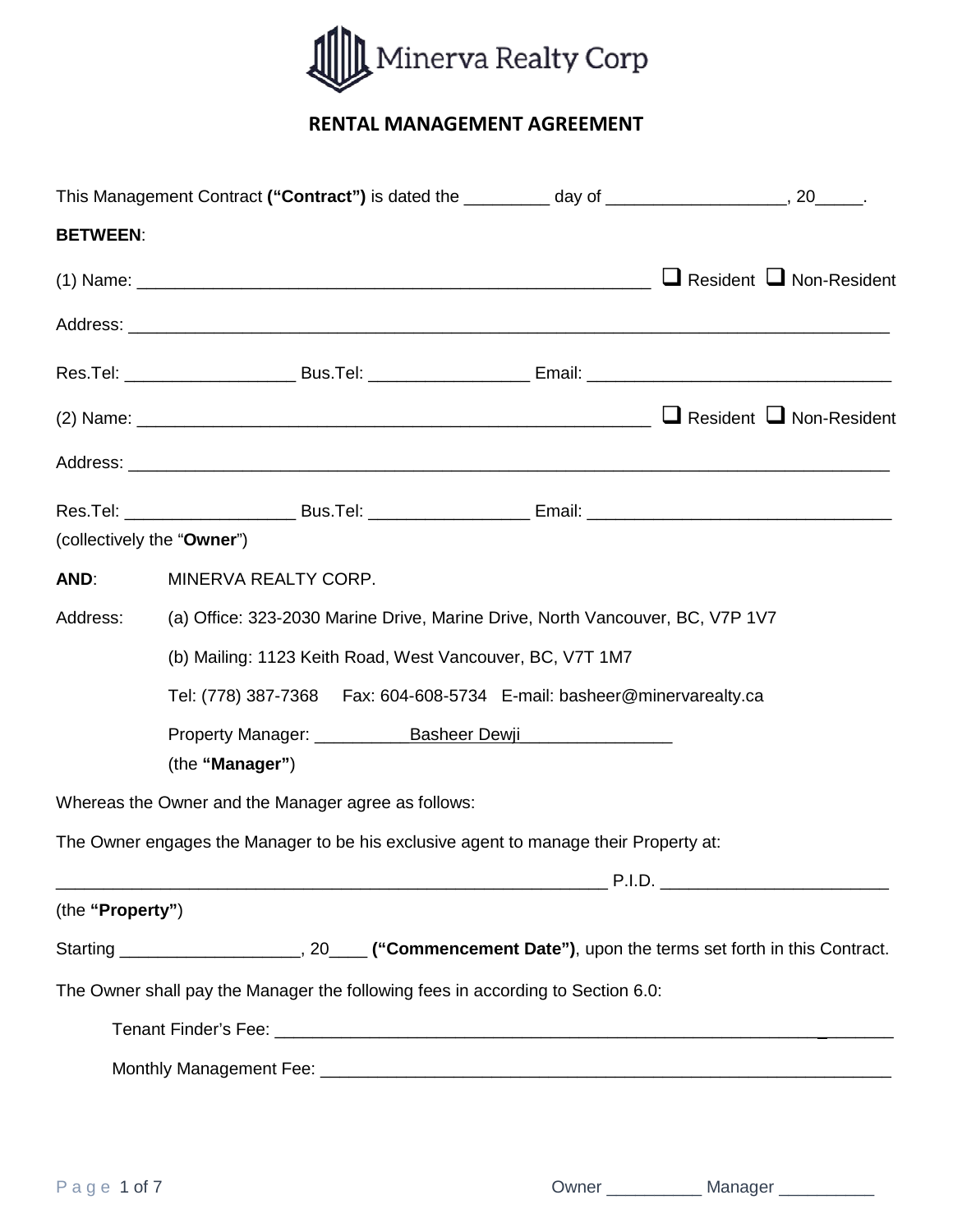The Owner's bank account information:

|                                                                                                                                                 |                                        |  |  |  |  | The Owner shall provide the Manager with the most updated insurance policy as set out in Section 2.0 e |  |  |  |  |
|-------------------------------------------------------------------------------------------------------------------------------------------------|----------------------------------------|--|--|--|--|--------------------------------------------------------------------------------------------------------|--|--|--|--|
|                                                                                                                                                 |                                        |  |  |  |  |                                                                                                        |  |  |  |  |
|                                                                                                                                                 |                                        |  |  |  |  |                                                                                                        |  |  |  |  |
|                                                                                                                                                 |                                        |  |  |  |  |                                                                                                        |  |  |  |  |
| Owner (1)<br>Signature<br><u> 1989 - Johann Harry Harry Harry Harry Harry Harry Harry Harry Harry Harry Harry Harry Harry Harry Harry Harry</u> | <b>Witness</b><br>Signature            |  |  |  |  |                                                                                                        |  |  |  |  |
| Name: _________<br>(For and behalf of all other owners)                                                                                         |                                        |  |  |  |  |                                                                                                        |  |  |  |  |
| Owner (2)<br>Signature                                                                                                                          | <b>Witness</b><br>Signature            |  |  |  |  |                                                                                                        |  |  |  |  |
|                                                                                                                                                 |                                        |  |  |  |  |                                                                                                        |  |  |  |  |
| <b>Manager (Minerva Realty Corp.)</b><br>Signature                                                                                              | <b>Witness</b><br>Signature            |  |  |  |  |                                                                                                        |  |  |  |  |
|                                                                                                                                                 |                                        |  |  |  |  |                                                                                                        |  |  |  |  |
| Page 2 of 7                                                                                                                                     | Owner _____________ Manager __________ |  |  |  |  |                                                                                                        |  |  |  |  |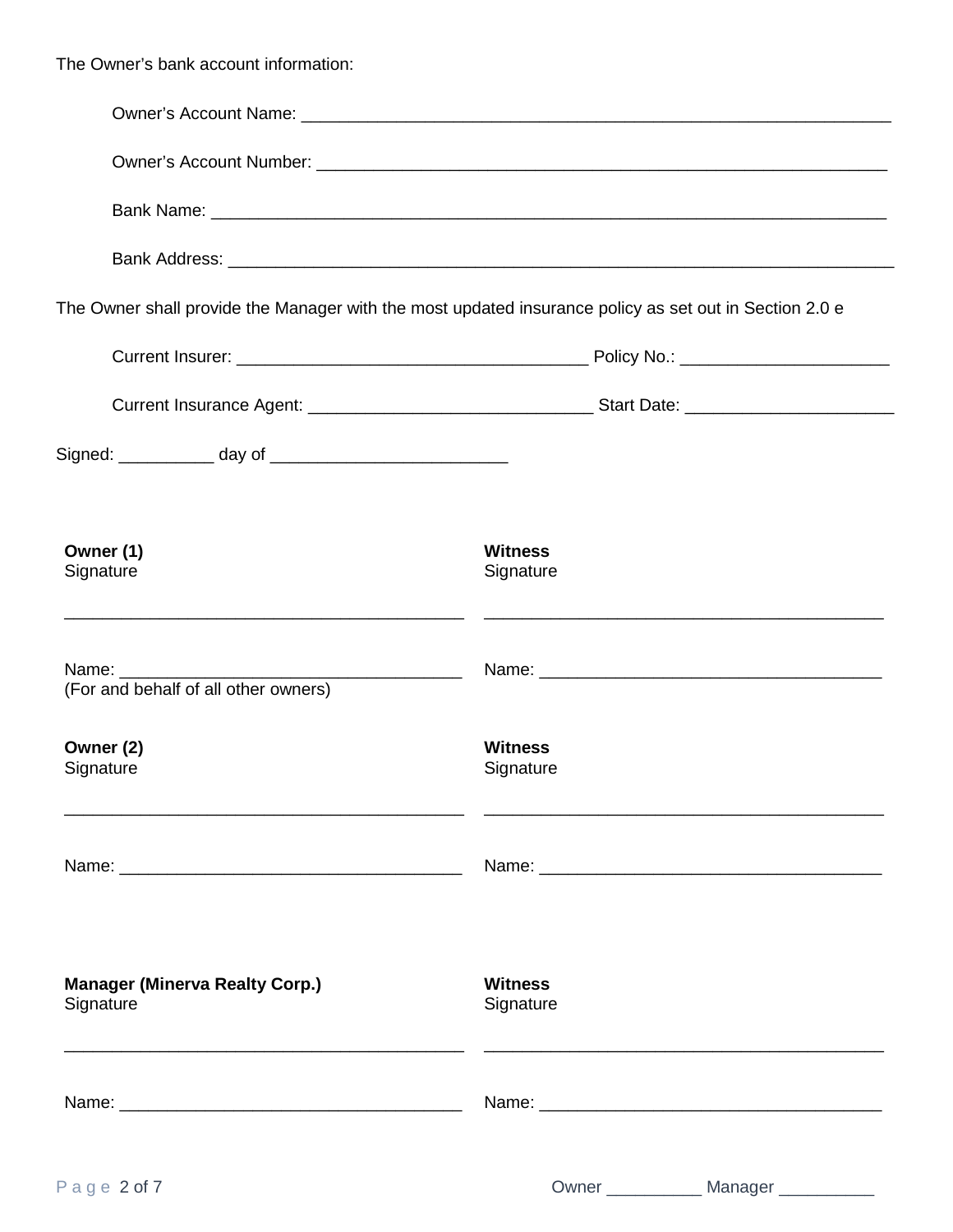## **1.0 MANAGER'S DUTIES**

The Manager shall manage the Property on behalf of the Owner in a faithful, diligent, and honest manner and shall have the authority to perform the duties in Section 1.1.

## **1.1 Management Services**

(a) Use the best effort to find and retain tenants for the Property.

(b) Enter and sign lease or tenancy agreements in accordance with the Owner's instruction, terminate any lease or tenancy agreement and accept surrender of any lease or tenancy agreement.

(c) Ensure that the tenant abides by the Residential Tenancy Act/Commercial Tenancy Lease Agreements during the rental period, and take legal actions in case of any rent arrears and breach of the tenancy agreement for and on behalf of the Owner.

(d) Advertise the availability for rent, arrange showing of the Property to prospective tenants, and investigate all references and credit of the qualified applicants.

(e) Collect all rents, charges, and other monies payable by the tenant and deposit into Manager's trust account.

(f) Remind the Owner to keep the Property insured against loss or damage by fire, water, third party liability, loss of gross rents due to damage by a peril.

(g) Provide an emergency phone number to the tenants for emergency service.

(h) Notify the Owner upon receipt of tenant's notice to end the tenancy.

(i) For Strata Properties, review documents, purchase keys and fobs, manage strata related matters on behalf of the Owner, and keep the Owner update of strata status.

(j) Perform routine inspection of the Property to check on any illegal activities or damages to the property. Additional inspections as per Owner's directive will be charged in accordance to Section 13.0 Fee Schedule.

(k) Collect from tenants any or all of the following: an administrative charge for late payment of rent, NSF (non-sufficient fund) returned cheques, key cuttings, special trips etc. The Manager needs not account to the Owner for such charges.

#### **1.2 Banking**

(a) Maintain a rental trust account for depositing all rents and other receipts collected to such trust account to the Owner's credit. The Owner acknowledges that any interest on the trust account funds must be forwarded to the B.C. Real Estate Foundation.

(b) Maintain a security deposit pooled trust account for holding security deposits paid to the Manager by the respective tenants for the term of the tenancy. The Owner acknowledges that any interest on the trust account funds must be forwarded to the B.C. Real Estate Foundation.

(c) Forward net rent after disbursements to the Owner's bank account, indicated on page 2, on a monthly basis.

#### **1.3 Expenses**

The Manager may make payments on behalf of the Owner with regards to property taxes, withholding tax (in case of Non-resident Owner), strata fees, utilities, garbage removal fees, insurance premiums, mortgage payments, other financial payments and any other disbursements, provided that the Owner's trust account has sufficient funds to cover such payments.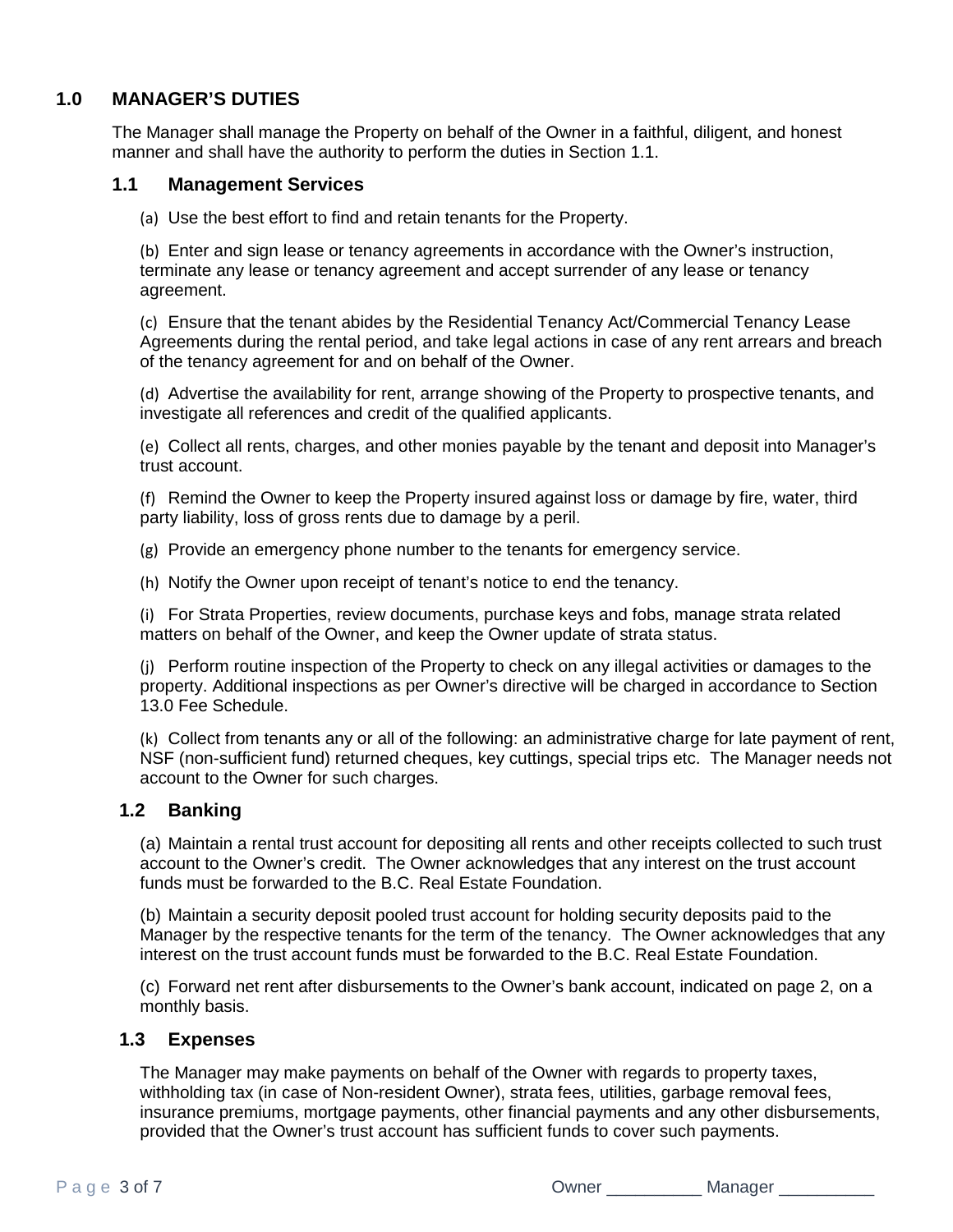## **1.4 Income and Expense Statement**

By the 15<sup>th</sup> day of each month, provide an accounting statement for all income and expenses relating to the premises for the previous month. The Manager shall further provide to the Owner a summary of current year's rental income and expense statement within one month after the end of the calendar year for income tax purposes.

#### **1.5 Repair and Maintenance**

- (a) Enter into contracts on behalf of the Owner for any repairs, alterations, or purchase deemed necessary by the Manager:
- (i) For quotations in excess of \$1,000 or otherwise revised in the addendum, the Manager shall first obtain the consent of the Owner;
- (ii) Minor repair and maintenance work may be performed by the Manager's maintenance personnel or by parties related to the Manager at prevailing rate;
- (iii) For major repairs greater than the amount stipulated in Section 1.5 a(i), the Manager may require advance payment, which will be subject to supervisory fees as per Fee Schedule in Section 13.
- (b) In case of **emergencies**, such as flooding, fire, break-ins, vandalism etc., arrange immediate repairs and to promptly notify the Owner.

#### **1.6 Records**

Maintain proper books of account and records with respect to the Property including income and expense statements, inspection reports, lease documents, tenancy agreements, contracts, strata documents, credit reports etc. that shall be available for inspection at the office by the Owner on reasonable notice.

#### **2.0 OWNER'S DUTIES**

The Owner agrees to:

- (a) Provide the Manager with an emergency contact number.
- (b) Authorize the Manager to pay invoices from expenses incurred related to the Property.
- (c) Authorize the Manager to withhold funds from rent to pay for the outstanding expenses of the previous months.
- (d) In the event the balance in the Owner's trust account is insufficient to pay disbursements or dues, the Owner shall immediately upon notice, authorize the Manager to withdraw funds from its security deposit account to pay such dues, and remit to the Manager sufficient funds to cover the deficiency and promptly replenish the security deposit account. In no event shall the Manager be required to use its own funds to pay such disbursements, or be required to advance any monies to Owner to replenish the security deposit amount.
- (e) Insure the Property with sufficient general liability insurance and replacement cost insurance throughout the duration of all tenancies of the Property. A copy of the insurance policy shall be provided to the Manager at the time of signing this Agreement or mailed within the next 10 days. Upon each renewal a copy of the insurance policy must be forwarded to the Manager.
- (f) Indemnify and save the Manager harmless from all costs, claims and damages which the Manager may be put to or suffer by virtue of, in connection with or arising out of the management of the Property, leasing of the Property, or any action taken by the Manager in good faith pursuant to the provision hereof, which without limiting the generality of the foregoing, shall include injuries and

Page 4 of 7 **Decima 2 of 2 Contract 2 Contract 2 Contract 2 Contract 2 Contract 2 Contract 2 Contract 2 Contract 2**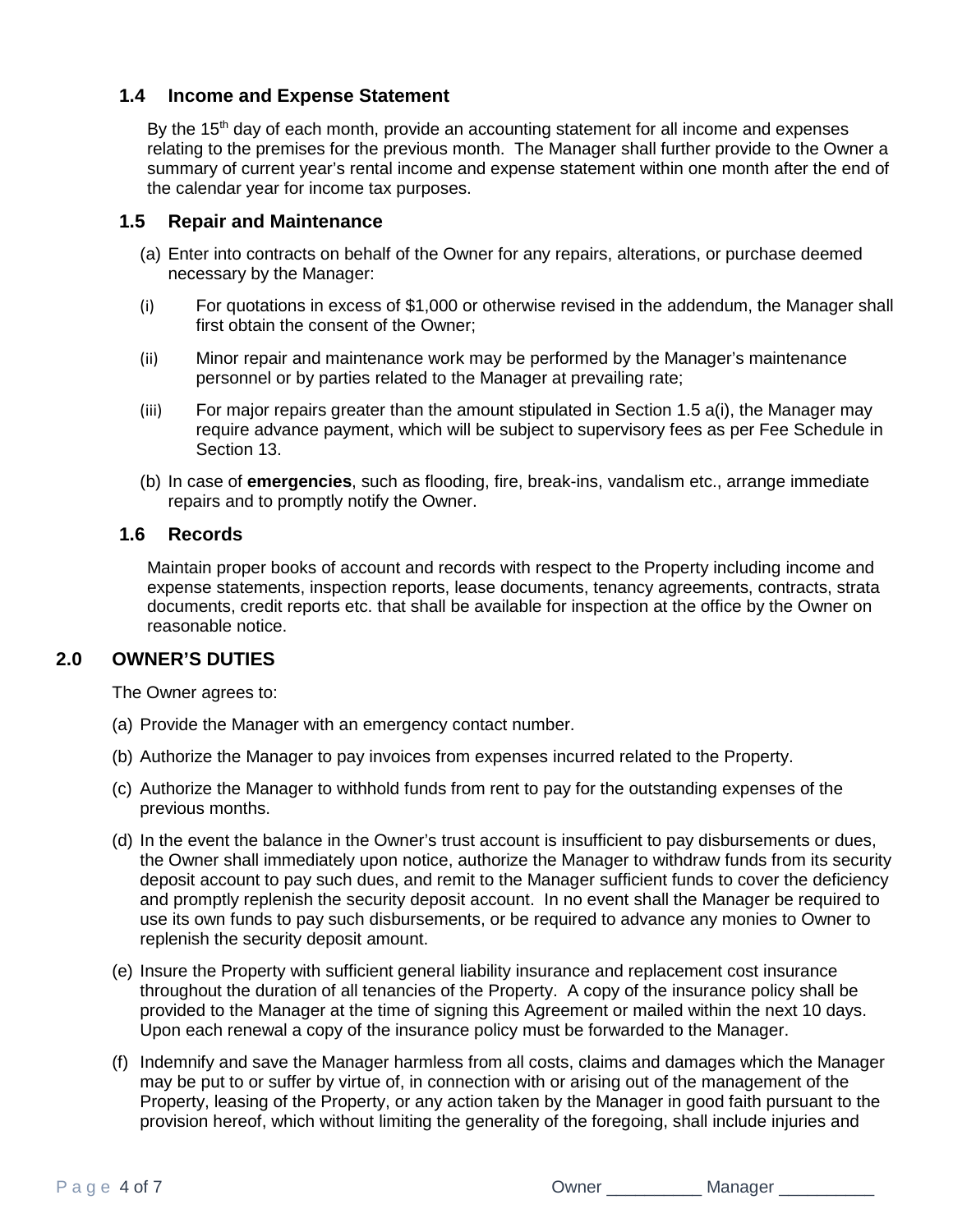damages suffered by an employee, tenant, or person whomsoever. The Owner's covenant to indemnify as aforesaid with respect to the period prior to termination shall survive the termination of this Contract.

- (g) Notify the Manager three months prior to the end of the Residential Tenancy Agreement in accordance with the requirements of the Residential Tenancy Act should the Owner want vacant possession of the Property. The Owner understands that such notification given to the Manager is applicable only to a tenancy on a month-to-month basis whereby any termination of the tenancy by the Owner is subject to the laws of the Province of British Columbia, which provides the Tenant with certain rights and obligations that may affect the Owner's occupancy.
- (h) Give consent for non-emergency maintenance repairs to the Manager in a timely fashion, preferably within 48 hours of notice.
- (i) Make payments for emergency repair expenses deemed necessary by the Manager upon receipt of corresponding invoices.
- (j) Notify the Manager, upon receipt of the rental statements, of any errors within 30 days, otherwise such statements shall be considered correct.

## **3.0 NON-RESIDENT OWNERS**

The Owner being or upon becoming a non-resident of Canada agrees to inform the Manager in writing. The Manager will deduct and remit NR Tax as per the statutory requirement of Canada. The administration cost for monthly submissions to the Canada Revenue Agency (CRA), annual statements issued, and forms signed will be billed as per Fee Schedule in Section 13.

## **4.0 MANAGEMENT FLOAT**

- (a) The Owner shall pay to the Manager at the time of signing this rental management contract a float of Canadian \$500.00 for the purpose of meeting outgoing expenses with respect to the Property. The Manager shall deposit such float to the Manager's trust account to the Owner's credit.
- (b) The Owner will replenish such float up to \$500.00 plus applicable tax from time to time to maintain a positive balance in the Manager's trust account to the Owner's credit.

## **5.0 SALE OF PROPERTY / DISCONTINUED RENTAL / RE-RENTAL**

The Owner and Manager agree that:

- (a) In the event that the Owner places the Property on the market for sale, the Owner shall notify the Manager in writing forthwith.
- (b) If the Property is / becomes vacant and / or cannot be rented / re-rented as a result of being on the market for sale and / or being discontinued for rental purposes as required by the Owner for any reason whatsoever;
	- (i) The Owner is responsible for the monthly operating expenses of the property and will submit funds to the Manager, within 21 days of notification, an estimated budget sufficient to maintain the normal monthly expenses and / or costs incurred or to be incurred for maintenance and repairs as recommended by the Manager from which the monthly operating costs of the Property are paid;
	- (ii) Subject to the availability of the aforementioned funds, the Manager will continue to pay monthly operating costs, which may include but not limited to, management fees, inspection fees, and office and administration costs in order to maintain the Owner's accounts payable in a current position;

Page 5 of 7 **Decima 2 of 2 Contract 2 Owner \_\_\_\_\_\_\_\_\_\_\_\_ Manager \_\_\_\_\_\_\_\_\_**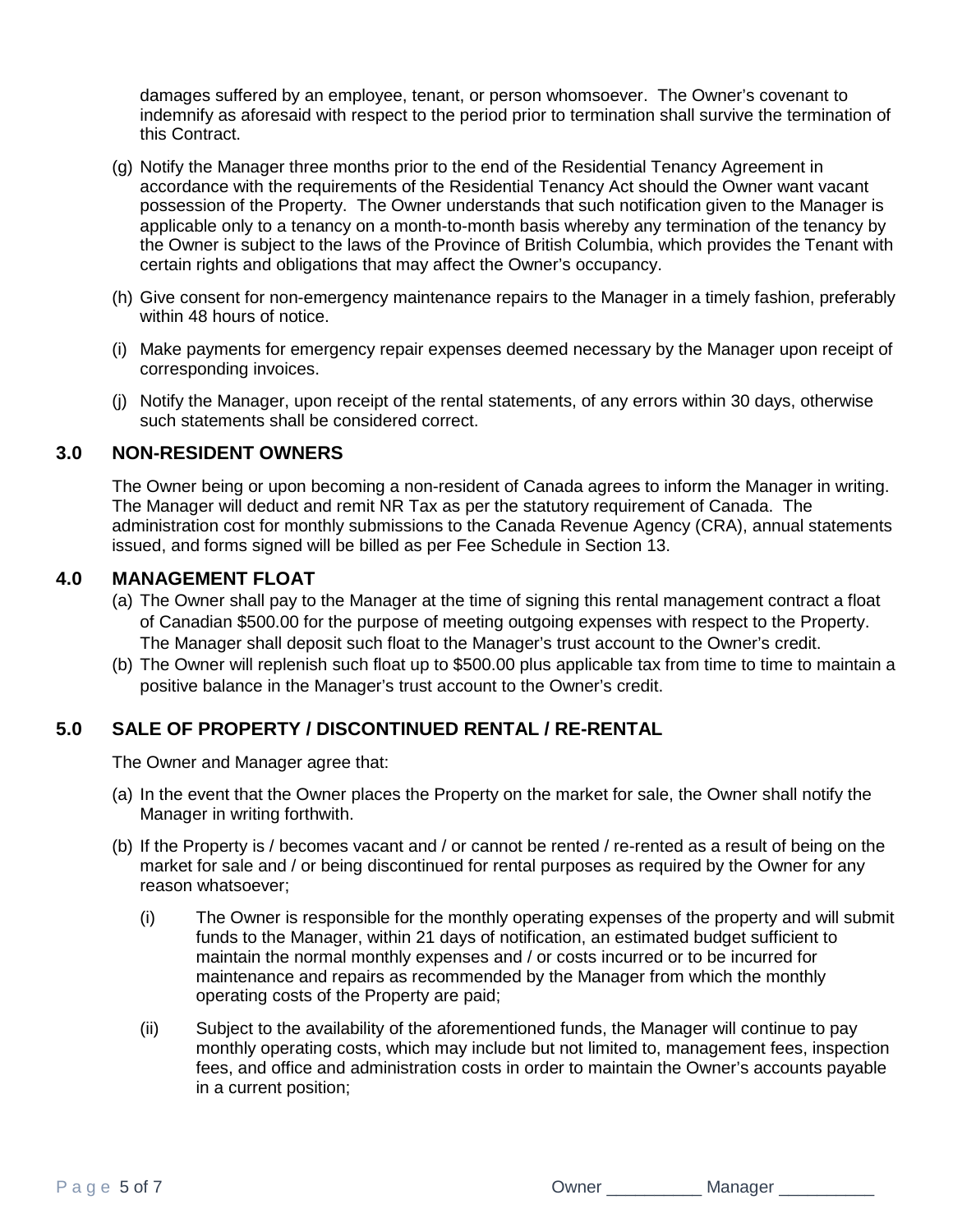- (iii) The Owner may appoint the Manager or the Manager's agent to be the listing agent to sell the Property on their behalf. The Manager will disclose the relationship to buyers and their agents;
- (iv) The Manager shall continue to provide accounting and like statements to the Owner as required and will use its best efforts to maintain the Property in the faithful and efficient manner of a prudent and reasonable owner so as to preserve and protect the Property.
- (c) The Owner may at any time notify the Manager in writing that the Property has been withdrawn from selling and / or is again available to be rented, in which case, the Manager shall return to the performance of his duties in accordance with the provisions of the Contract.

## **6.0 MANAGER'S REMUNERATION**

The Owner shall pay the Manager the fees indicated on page 1 and the following fees for the Manager's services. These fees may be deducted from the rent received with respect to the Property. In case of insufficient funds to pay the aforementioned fees from the rental income, the Owner shall pay to the Manager any amount outstanding within 30 days upon notification of the Manager;

- (a) **Tenant Finder's Fee:** If the tenancy has ended in less than 12 months, the Manager shall refund the remining pro-rated balance of such fee to the Owner and charge a new Tenant Finder's Fee upon signing of a new tenancy agreement.
- (b) **Monthly Management Fee:** In the event the tenant of the Property defaults on rent, the Owner shall continue to pay a management fee to the Manager for its continual work to collect rent for the period in default.
- (c) **Renewal Fee: \$75.00** for renewing or signing a new tenancy agreement with an existing tenant. For commercial leases, one month's rent will be applicable for lease renewals.
- (d) **Disbursements:** Expenses such as advertisements, postage, photocopies, courier, registered mail, bailiff services, preparation and attendance of dispute resolution hearings, special trips, long distance calls, faxes, credit checks on prospective tenants, etc. per Fee Schedule in Section 13.

## **7.0 TERMS OF CONTRACT**

- (a) This Contract shall continue in force for a period of **12 months** from the Commencement date. On the expiry of the term, this Contract will be automatically renewed for successive terms of one year each unless the Manager or the Owner delivers to the other party **not less than 60 days** before the end of the current term a notice of termination, in which case this Contract shall terminate on the expiry of the current term **without penalty**.
- (b) In addition to the foregoing, the Owner or the Manager may terminate this Contract at any time by delivering to the other party no later than the last day of the calendar month, a written notice of termination in which case this Contract shall terminate on the last day of the next calendar month. The Owner acknowledges that termination of this Contract shall not relieve the Owner of any obligations of the owner to the tenant then in possession of the Property.

# **8.0 TERMINATION OF CONTRACT**

## **8.1 Owner Termination**

The Owner may terminate this Contract under Clause 7.0 b, and the Manager may charge the Owner a termination fee, plus costs, as follows:

(a) If the property is not occupied by a tenant at the time the Owner serves the termination notice, the Owner is required to pay the Manager a termination fee of \$200.00, plus the cost of all rental advertisement, any credit reports, and other expenses related to the property; or